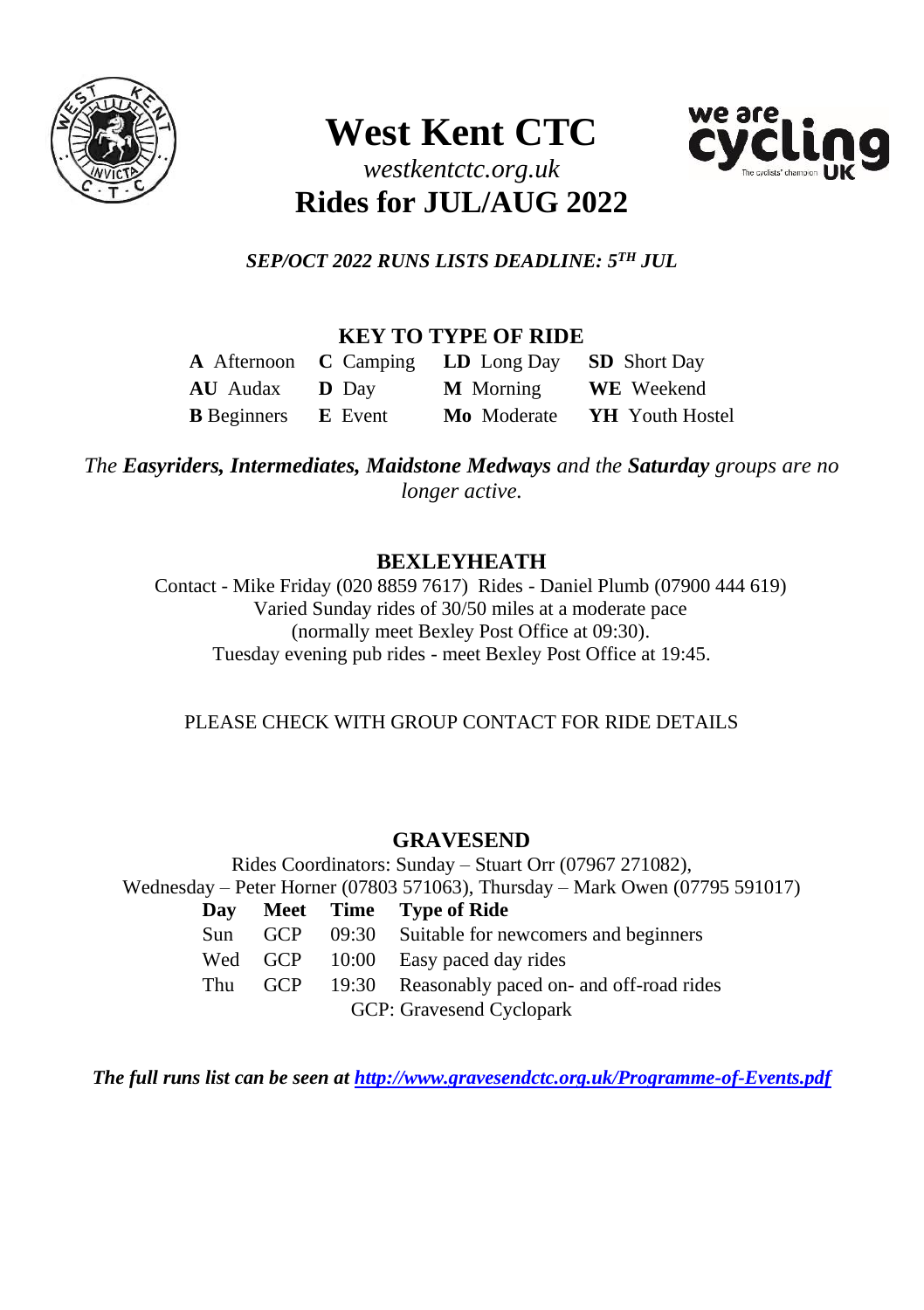#### **HARDRIDERS**

Contact - Martin Gill (01732 453 823) Rides - Roy Turner (01732 863 857) Brisk paced Sunday rides (100+ miles in summer) for the fitter rider. Adventurous, varied, often to places of special interest, with some impromptu off-road. Some weekends away.

| Date     | <b>Destination</b> | <b>Type</b> | Meet       | Time  | <b>Elevenses</b>    | Tea                | Leader |
|----------|--------------------|-------------|------------|-------|---------------------|--------------------|--------|
| Jul 03   | Staplefield        | D           | BAM        | 08:15 | <b>Duddleswell</b>  | East Grinstead     | Johnny |
| Jul 10   | Rye                | D           | BAM        | 08:30 | Hartley             | Eridge Green       | Martin |
| Jul 17   | Holingbourne       | D           | BAM        | 08:45 | Yalding             | Hale Street        | Bill   |
| Jul 24   | <b>Bucks Green</b> | D           | BAM        | 08:00 | Fletching           | Duddleswell        | Simon  |
| July 31  | <b>Balcombe</b>    | D           | BAM        | 08:45 | N. Hartfield        | Edenbridge         | Roy    |
| Aug $07$ | Vine Cross         | D           | <b>BAM</b> | 08:45 | Paddock<br>Wood G C | Eridge Green       | Johnny |
| Aug $14$ | Pevensey           | D           | <b>BAM</b> | 08:15 | <b>Mark Cross</b>   | Tunbridge<br>Wells | Martin |
| Aug $21$ | Wiversfields       | D           | BAM        | 08:15 | Duddleswell         | Hartfield          | Bill   |
| Aug $28$ | Billingshurst      | D           | <b>BAM</b> | 08:15 | <b>Wych Cross</b>   | East Grinstead     | Simon  |

BAM: Badgers Mount

#### **MEDWAY TOWNS**

Contact - Geoffrey Hunt (01634 719 504); www.medwaytownscyclingclub.org.uk Meet 09:00 most Sundays at Rochester Castle Steps for rides from 40 to 80 miles.

#### **MODERATES**

Contact – Bob Tomlinson (01322 863 091) Moderate-paced Thursday/Sunday rides of 25/30 miles, some car/train assisted.

Lunch carried on all rides.

| Date   | <b>Destination</b>    | Type | Meet       | Time  | Elevenses | <b>Leader</b>        |
|--------|-----------------------|------|------------|-------|-----------|----------------------|
| Jul 3  | Worth a paddle        | D    | WCG        | 09:00 | Carried   | <b>Bob Tomlinson</b> |
| Aug 21 | Countryside<br>Ramble | D    | <b>FVH</b> | 09:00 | Carried   | Dave Gaster          |
|        |                       |      |            |       |           |                      |

WCG: Wrotham Cricket Ground, FVH: Farningham Village Hall

#### **ORPINGTON**

Contacts: Tuesdays and Sundays - Richard Bush (07973 182 097)

Meet Tuesdays **19:00** at the George, Farnborough (for Jul/Aug) for short evening rides of 15/20 miles to a pub.

> On Sundays ring Richard for meeting place details for morning only ride with 11s, home for lunch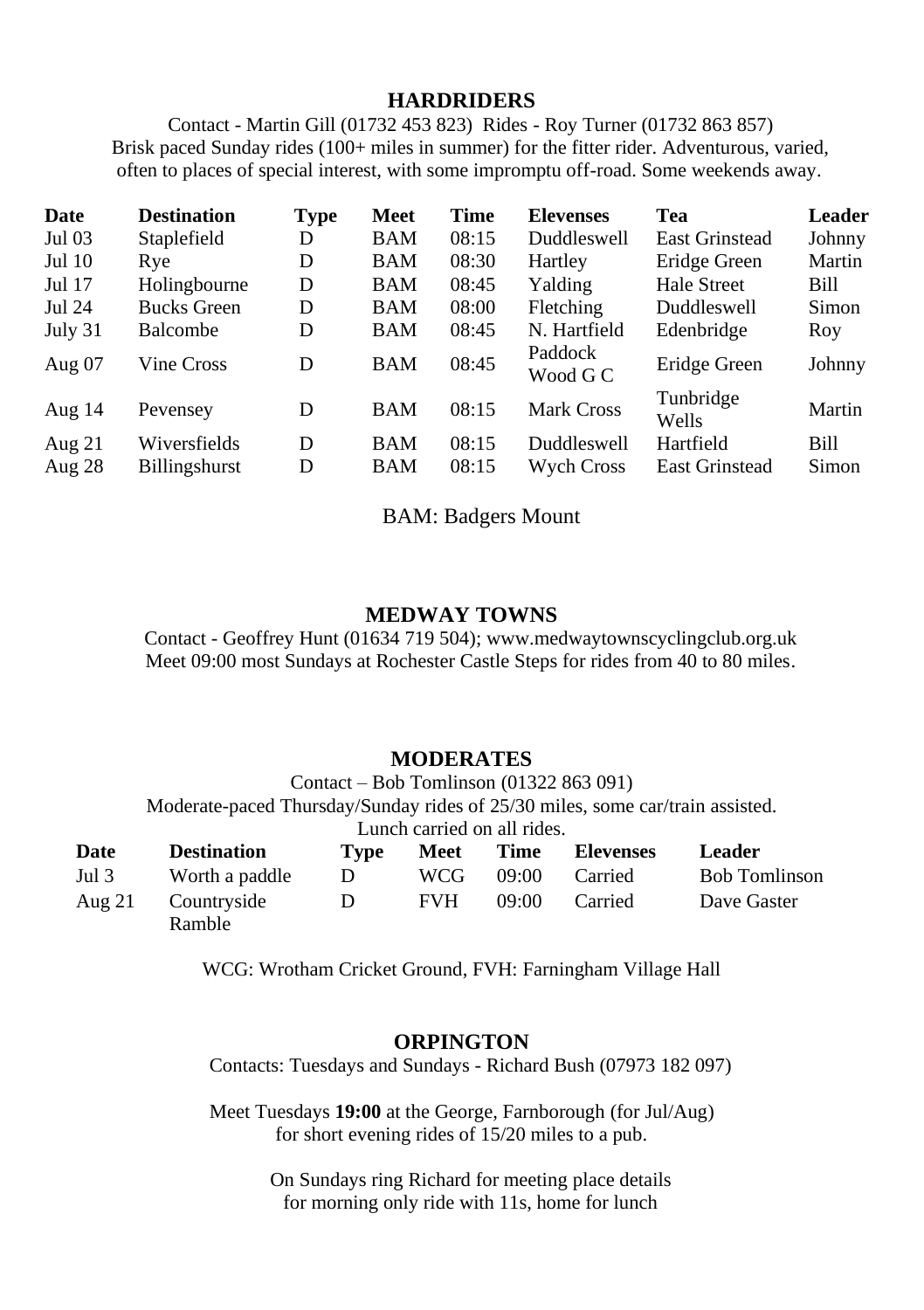#### **SEVENOAKS**

Contact - Diana Outram (0790 9838800) or Carol Lin (0790 5070659; carol.lin@talktalk.net) Easy paced Saturday rides from 25 to 35 miles. Contact us for details of the rides.

| Date     | <b>Destination</b>            | <b>Type</b> |            | Meet Time | <b>Elevenses</b>     | Leader  |
|----------|-------------------------------|-------------|------------|-----------|----------------------|---------|
| Jul 02   | Godstone                      | D           | <b>DGT</b> | 09:30     | Tatsfield GC         | Dave    |
| Jul 9    | Trottiscliffe                 | D           | <b>BAB</b> | 09:30     | <b>Borough Green</b> | Carol   |
| Jul 16   | Penshurst                     | D           | <b>BAB</b> | 09:30     | Hilden GC            | Kami    |
| Jul 23   | <b>Shorn Woods Country Pk</b> | LD          | DGT        | 09:30     | Speedgate            | Linda   |
| Jul 30   | London ride                   | LD          | LBS        | 10:00     | thc                  | Brian S |
| Aug $06$ | South Darenth                 | D           | BAB        | 09:30     | Lullingstone         | Dave    |
| Aug $13$ | Allington Lock                | D           | BAB        | 09:30     | Offham (Spadeworks)  | Carol   |
| Aug $20$ | Lingfield                     | D           | <b>DGT</b> | 09:30     | Edenbridge           | Di      |
| Aug $27$ | Yalding                       | D           | <b>BAB</b> | 09:30     | Poult Wood GC        | Kami    |

DGT: Dunton Green Tesco, BAB: Bat & Ball Sainsbury (by bike stand), LBS: London Bridge station lower concourse (around Leon cafe)

please check with ride leaders/ group contacts for unexpected changes due to unforeseen circumstances

### **SUNDAY ALL DAY**

Contact - Colin Atkins (020 8460 3447)

Rides of 40 to 80 miles at a pace to suit riders, weather and terrain.

| <b>Destination</b> | <b>Type</b> | Meet | Time  | <b>Elevenses</b>   | Leader |
|--------------------|-------------|------|-------|--------------------|--------|
| Ulcombe            | D           | FAG  | 08:30 | <b>Hale Street</b> | Freda  |
| <b>Sussex</b>      | D           | FAG  | 08:30 |                    |        |
| <b>Balcombe</b>    | D           | FAG  | 08:30 | Lingfield          | Chris  |
| Surrey             | D           | FAG  | 08:30 |                    |        |
| Tri Vets           | D           | TBA  |       | Golden Green       |        |
| Kent               | D           | FAG  | 08:45 |                    |        |
| Matfield           | D           | FAG  | 08:45 | Tonbridge          | Colin  |
| <b>Sussex</b>      | D           | FAG  | 08:45 |                    |        |
| Marden             | D           | FAG  | 08:45 | Offham             | Linda  |
|                    |             |      |       |                    |        |

FAG: Farnborough George, TBA – To be arranged

#### **SUNDAY SHORTS**

Contact Peter Ashlee (01732 469919), or Nicky Tobin 07793 278571 for further details. Sunday morning rides. Also call ahead to clarify

| Date     | <b>Destination</b> | Type | Meet       | Time  | Leader   |
|----------|--------------------|------|------------|-------|----------|
| Jul 03   | <b>Oftham</b>      | SD.  | <b>MAD</b> | 10:00 | P.Ashlee |
| Jul 24   | Seaside            | SD.  | <b>MAD</b> | 10:00 | M.Gerlin |
| Aug $07$ | Canterbury         | SD.  | <b>MAD</b> | 10:00 | N.Tobin  |
| Aug $21$ | Lamberhurst        | SD.  | <b>SWH</b> | 10:00 | A.Davies |

MAD: Miners Arms, Dunton Green, SWH: Sundridge White Horse